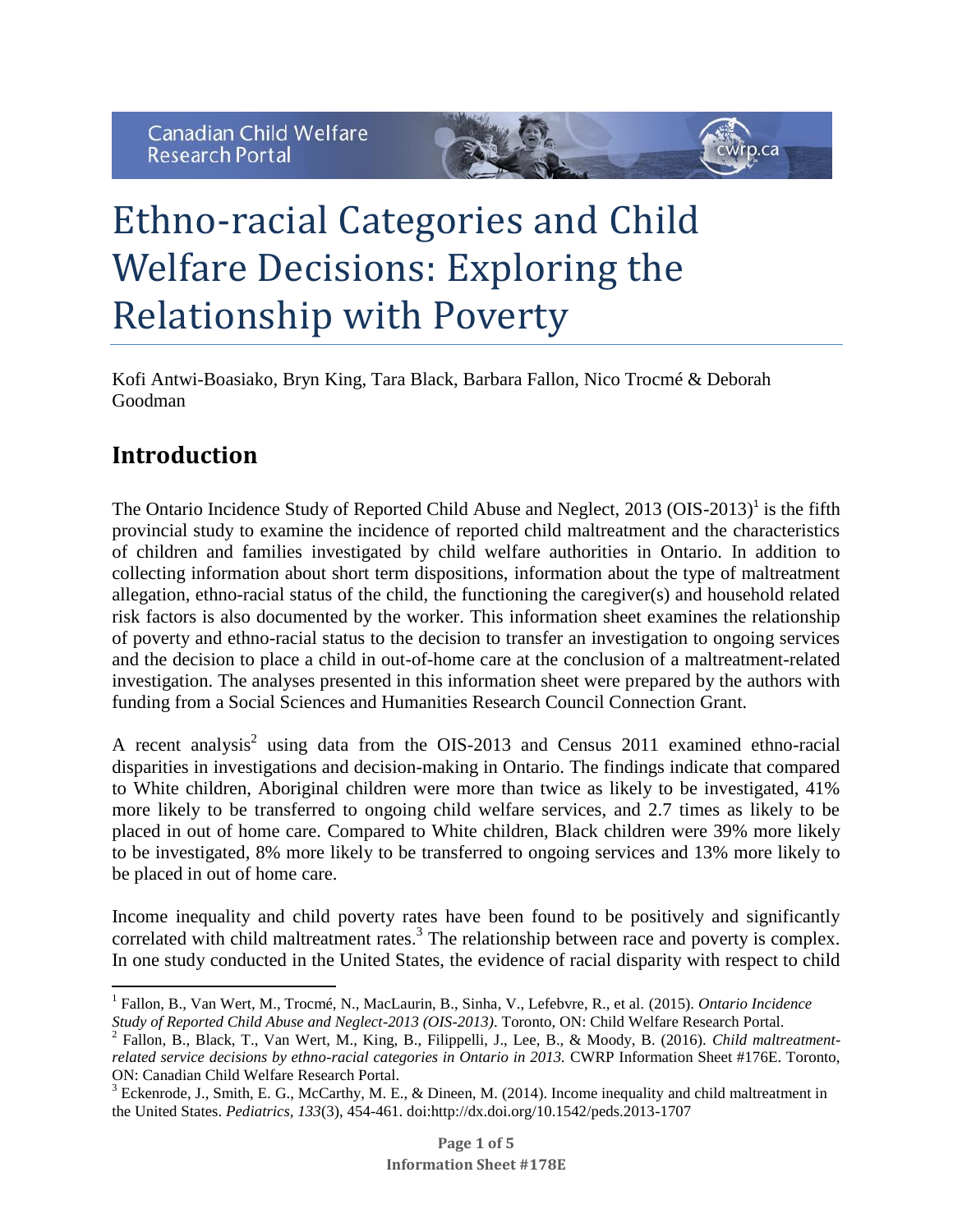maltreatment between Black and White children was not significant after accounting for poverty.<sup>4</sup> In Canada, Black and White disparities in child welfare involvement are understudied, but research in the U.S. has documented that socio-demographic conditions, including and especially poverty, are significant drivers of racial differences in investigative child welfare decision-making.<sup>5</sup> There is evidence that the disproportional representation of Black children in the U.S. child welfare system may be due in part to the fact that Black children are more likely to be poor.<sup>67</sup>

There is a significant amount of literature documenting the impact of poverty on Aboriginal children in Canada. The child poverty rate for all children in Canada is 17% compared to 40% for Aboriginal children.<sup>8</sup> The increases in child welfare placements for Aboriginal children can be attributed to systemic disadvantages in Aboriginal communities and the under-funding of First Nations child welfare services. Aboriginal children are in child welfare placements because their families are at greater risk due to social exclusion, poverty and poor housing.<sup>8</sup>

## **Methodology**

l

The OIS-2013 used a multi-stage sampling design to select a representative sample of 17 child welfare agencies in Ontario and then to select a sample of cases within these agencies. Information was collected directly from child protection workers on a representative sample of 4,961 child protection investigations conducted during the fall of 2013. This sample was weighted to reflect provincial annual estimates. After two weighting procedures were applied to the data, the estimated number of maltreatment-related investigations (i.e., maltreatment and risk-only investigations) conducted in Ontario in 2013 was 118,011 maltreatment related investigations involving children 14 years of age and under.

Workers were asked to provide information about the child's ethno-racial category. Bivariate analyses were conducted to explore the relationship between children's ethno-racial categories, the decision to provide ongoing child welfare services, placement into out of home care, at least one caregiver risk factor (e.g., alcohol or drug abuse, mental health issues, few social supports), and proxy measures for poverty (i.e., household runs out of money for housing, food, and/or utilities in the last six months). An exploratory binary logistic regression was performed to

<sup>4</sup> Drake,B., Lee, S. M., & Jonson-Reid, M. (2009). Race and child maltreatment reporting: Are blacks overrepresented? *Child & Youth Services Review, 31*, 309-316.

<sup>&</sup>lt;sup>5</sup> Putnam-Hornstein, E., Needell, B., King, B., & Johnson-Motoyama, M. (2013). Racial and ethnic disparities: A population-based examination of risk factors for involvement with child protective services. *Child Abuse & Neglect*, 37(1), 33–46[. http://doi.org/10.1016/j.chiabu.2012.08.005](http://doi.org/10.1016/j.chiabu.2012.08.005)

<sup>6</sup> Fluke, J., Harden, B. J., Jenkins, M., & Ruehrdanz, A. (2010). *Research synthesis on child welfare: Disproportionality and disparities.* Washington, DC: The center for the study of social policy and the Annie E. Casey Foundation on behalf of the Alliance for Racial Equality in Child Welfare.

<sup>7</sup> Pelton, L. (2015). The continuing role of material factors in child maltreatment and placement. *Child Abuse & Neglect, 41*, 30-39.

<sup>8</sup> Brittain, M. & Blackstock, C. (2015). *First Nations child poverty: A literature review and analysis*. First Nations Children's Action Research and Education Service (FNCARES). Retrieved June 21, 2016 from

https://fncaringsociety.com/sites/default/files/First%20Nations%20Child%20Poverty%20-

<sup>%20</sup>A%20Literature%20Review%20and%20Analysis%202015\_3.pdf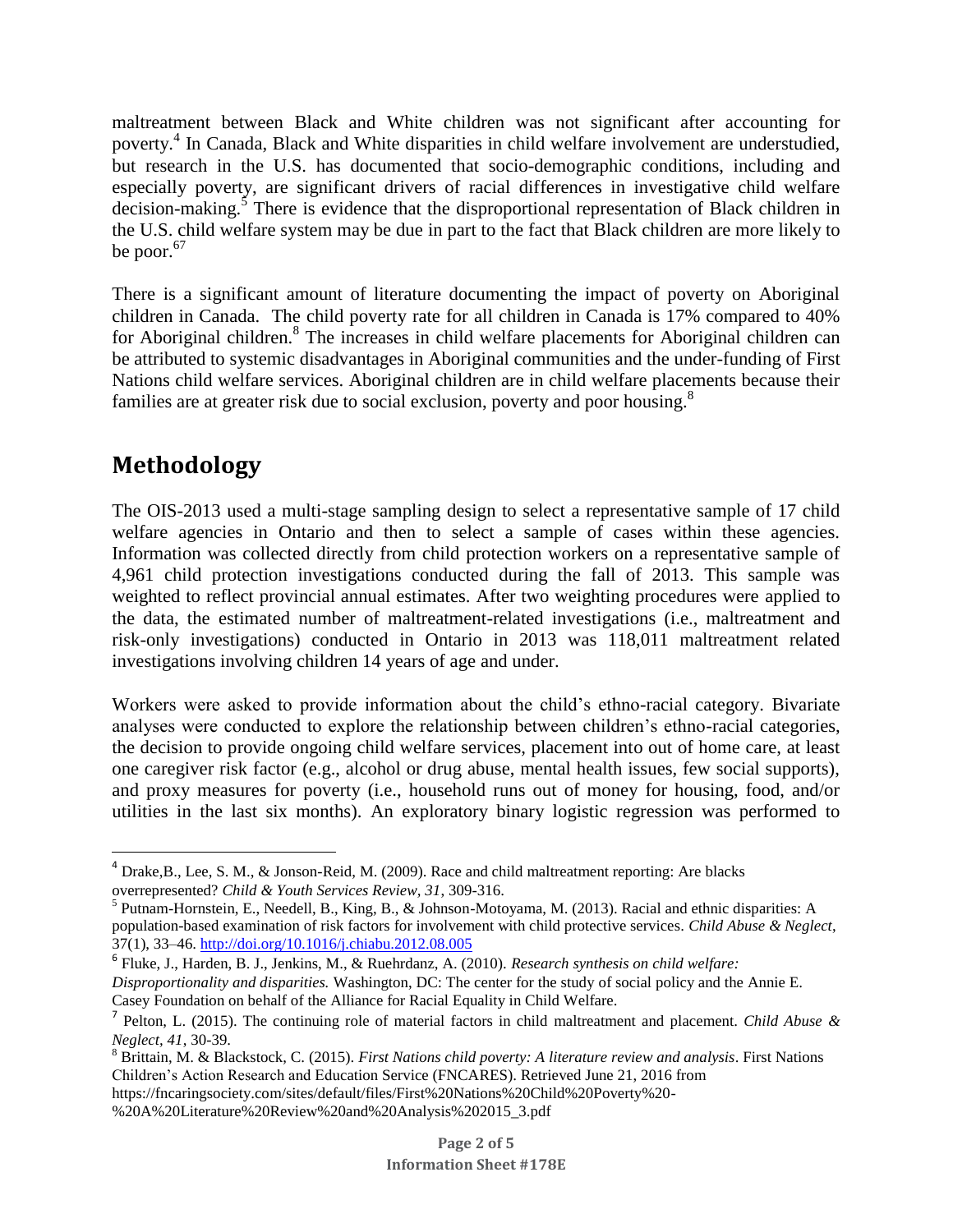explain the relationship between poverty and ethno-racial status to the decisions to provide ongoing services and place the child in out of home care.

## **Study Limitations**

As with any sample survey, estimates must be understood within the constraints of the survey instruments, the sampling design, and the estimation procedures used (see Methodology Chapter 2 of OIS-2013):

- the weights used to derive annual estimates include counts of children investigated more than once during the year, therefore the unit of analysis for the weighted estimates is a child investigation;
- the OIS tracks information during approximately the first 30 days of case activity; service outcomes such as out of home placements only include events that occurred during those first approximately 30 days
- the study does not track longer service decisions that occur beyond the initial investigation.
- the provincial counts presented in this report are weighted estimates. In some instances sample sizes are too small to derive publishable estimates.
- the OIS only tracks reports investigated by child welfare agencies and does not include reports that were screened out, cases that were only investigated by the police and cases that were never reported.
- the study is based on the assessments provided by the investigating child welfare workers and could not be independently verified.

# **Findings**

Of an estimated 118,011 maltreatment-related investigations of children under 15 with an identified ethno-racial category in Ontario in 2013, one-quarter were transferred to ongoing child welfare services and just under 4% were placed into out of home care during the course of the investigation. Among investigated children, 8% were Aboriginal, 9% were Black, 64% were White, and 19% were another visible minority.

Figure 1 illustrates the distribution of caregiver risk and poverty across the four ethno-racial categories. Aboriginal children were more likely to have a primary caregiver with at least one risk factor (76%) compared to other groups. Black and White children had a primary caregiver with at least one risk factor at similar rates (60% and 57%, respectively), while other visible minority children had a much lower rate (44%). Aboriginal children are more likely to live in difficult economic circumstances: in over 18% of investigations involving Aboriginal children, the worker documented that the household ran out of money for food. Seven percent of investigations involving Black children documented that the household had run out of money for food compared to 6% for investigations involving White children. Visible minority children are less likely than all other groups to experience the same economic challenges.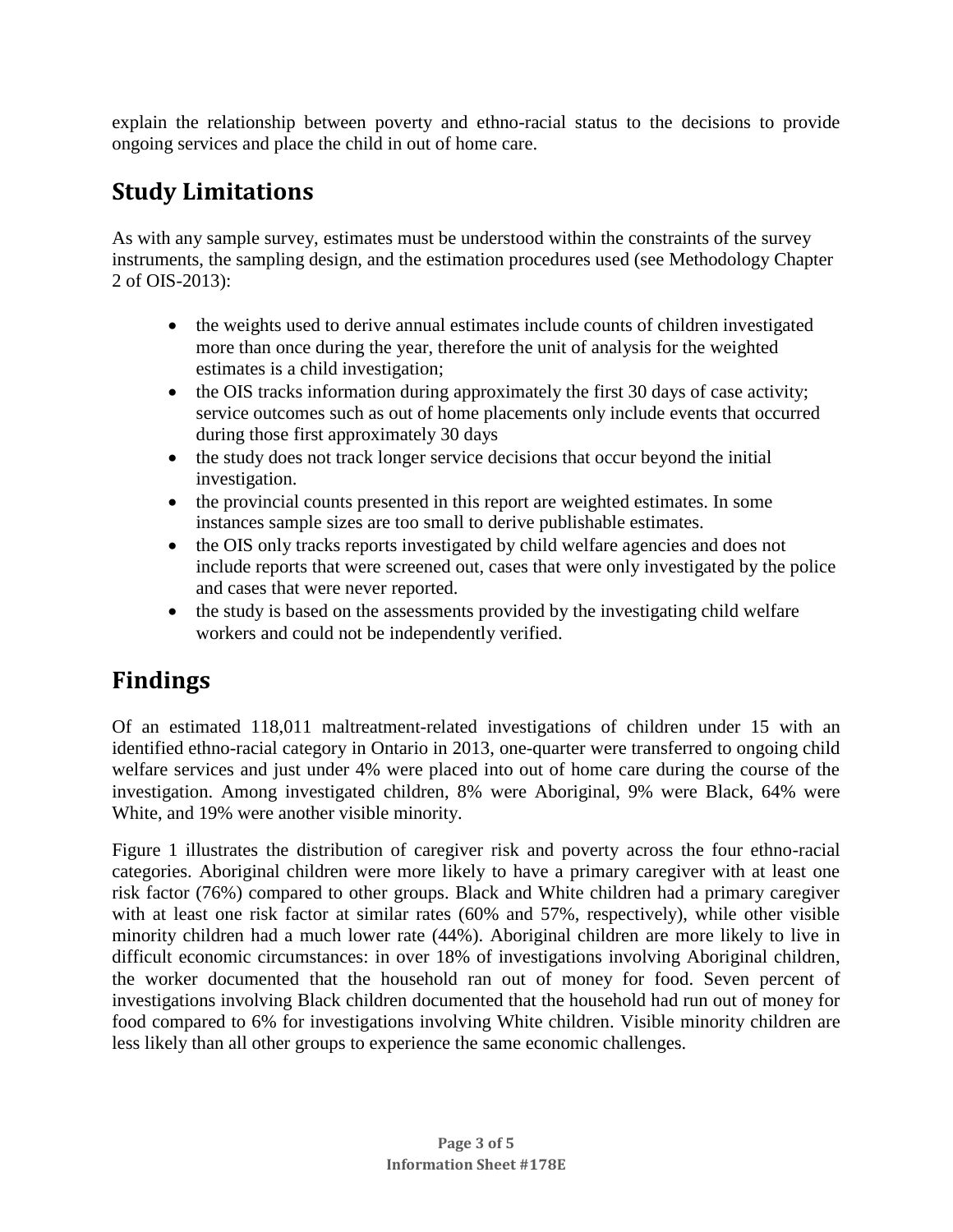

Figure 1. *Caregiver Risk and Poverty among Investigated Children by Ethno-Racial Category*

#### **Transfer to Ongoing Child Welfare Services and Placement in Out of Home Care**

The decisions to transfer the investigation to ongoing child welfare services and place the child in out of home care are presented in Table 1. The model assessed the odds of a transfer or placement by comparing each of the ethno-racial groups to White children. **An odds ratio that is over 1 and is statistically significant means that the category is more likely to be transferred or placed than the reference group. These models test how these categories are related to the transfer or placement decision in the presence of the child's ethno-racial group, caregiver risk factors and poverty.** Other visible minority children had significantly lower odds of a transfer to ongoing services compared to White children. At least one caregiver risk factor significantly increased the odds of a transfer fivefold and running out of money for food, housing, and utilities were all associated with approximately double the odds of a transfer. Indeed, caregiver risk and household poverty appear to be significant and meaningful drivers of the decision to transfer.